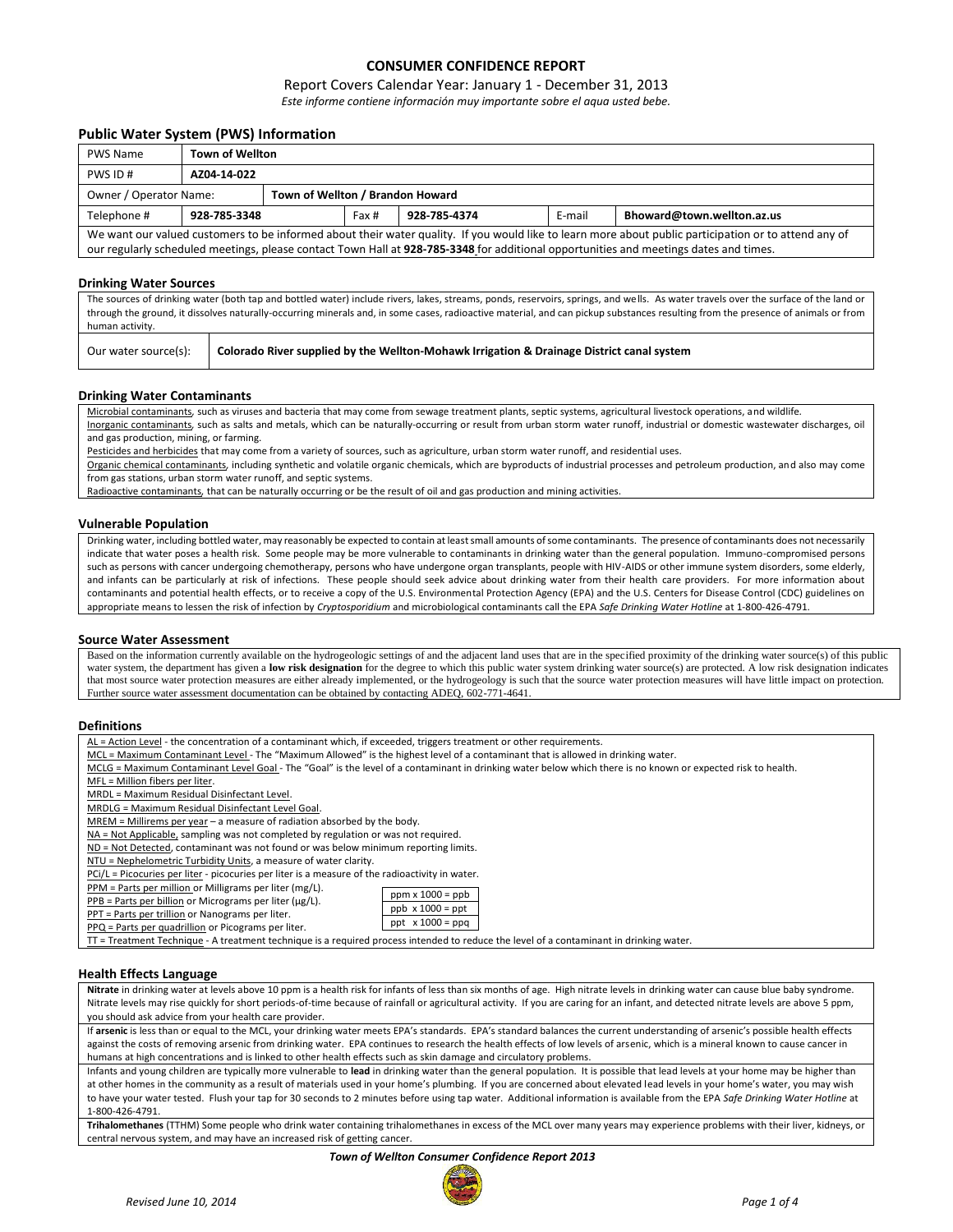# **Water Quality Data**

| <b>Contaminant (units)</b>                                                                                                                                                                  | <b>Violation</b><br>Y/N | <b>Running</b><br><b>Annual</b><br>Average<br>(RAA) OR<br><b>Highest</b><br>Level<br><b>Detected</b> | Absent (A) or<br>Present (P)<br><b>OR</b><br><b>Range of All</b><br>Samples (L-H) | <b>MCL</b>     | <b>MCLG</b>      | <b>Sample</b><br><b>Month/Year</b> | <b>Likely Source of</b><br><b>Contamination</b>                                                                                       |
|---------------------------------------------------------------------------------------------------------------------------------------------------------------------------------------------|-------------------------|------------------------------------------------------------------------------------------------------|-----------------------------------------------------------------------------------|----------------|------------------|------------------------------------|---------------------------------------------------------------------------------------------------------------------------------------|
| Microbiological                                                                                                                                                                             |                         |                                                                                                      |                                                                                   |                |                  |                                    |                                                                                                                                       |
| <b>Total Coliform Bacteria</b><br>(System takes $\geq 40$ monthly<br>samples)<br>5% of monthly samples are positive;<br>(System takes ≤ 40 monthly<br>samples)<br>1 positive monthly sample | Ν                       | $\mathbf 0$                                                                                          | <b>ABSENT</b>                                                                     | $\mathbf 0$    | $\mathbf 0$      | Continuous<br>Monthly              | Naturally Present in<br>Environment                                                                                                   |
| Fecal coliform and E. Coli<br>(TC                                                                                                                                                           | Ν                       | 0                                                                                                    | <b>ABSENT</b>                                                                     | $\mathbf 0$    | $\mathbf 0$      | N/A                                | Human and animal fecal waste                                                                                                          |
| Rule)<br>Total Organic Carbon (ppm)                                                                                                                                                         | Ν                       | 2.9                                                                                                  | $2.2 - 2.9$                                                                       | TT             | n/a              | Monthly                            | Naturally present in the<br>environment                                                                                               |
| Turbidity (NTU), surface water only                                                                                                                                                         | N                       | .412                                                                                                 | $.035 - .412$                                                                     | TT             | n/a              | Continuous                         | Soil Runoff                                                                                                                           |
| <b>Disinfectants</b>                                                                                                                                                                        |                         |                                                                                                      |                                                                                   |                |                  |                                    |                                                                                                                                       |
| Chlorine (ppm)                                                                                                                                                                              | Ν                       | 1.91                                                                                                 | $.23 - 1.91$                                                                      | $MRDL = 4$     | $MRDLG = 4$      | <b>RRA</b>                         | Water additive used to control<br>microbes                                                                                            |
| <b>Disinfection By-Products</b>                                                                                                                                                             |                         |                                                                                                      |                                                                                   |                |                  |                                    |                                                                                                                                       |
| Haloacetic Acids (ppb) (HAA5)                                                                                                                                                               | Ν                       | RAA=.029                                                                                             | $.012 - .047$                                                                     | .060           | n/a              | Quarterly                          | Byproduct of drinking water<br>disinfection                                                                                           |
| Total Trihalomethanes (ppb)<br>(TTHM)                                                                                                                                                       | Y                       | RAA=.256                                                                                             | $.087 - .67$                                                                      | .080           | n/a              | Quarterly                          | <b>Byproduct of drinking water</b><br>disinfection                                                                                    |
| <b>Lead &amp; Copper</b>                                                                                                                                                                    |                         |                                                                                                      |                                                                                   |                |                  |                                    |                                                                                                                                       |
| Copper (ppm)                                                                                                                                                                                | Ν                       | 90 <sup>th</sup><br>Percentile =<br>.0039                                                            | $.0039-.045$                                                                      | $AL = 1.3$     | $ALG = 1.3$      | 8/20/2013                          | Corrosion of household<br>plumbing systems; erosion of<br>natural deposits                                                            |
| Lead (ppb)                                                                                                                                                                                  | Ν                       | 90 <sup>th</sup><br>Percentile =<br>.0012                                                            | ND - .0012                                                                        | $AL = 15$      | $\mathbf 0$      | 8/20/2013                          | Corrosion of household<br>plumbing systems; erosion of<br>natural deposits                                                            |
| <b>Radionuclides</b>                                                                                                                                                                        |                         |                                                                                                      |                                                                                   |                |                  |                                    |                                                                                                                                       |
| Alpha emitters (pCi/L)                                                                                                                                                                      | Ν                       |                                                                                                      | $1.4 + (-1.0)$                                                                    | 15             | 0                | 2/23/2010                          | Erosion of natural deposits                                                                                                           |
| Combined Radium 226 & 228 (pCi/L)<br>Uranium (pCi/L)                                                                                                                                        | N<br>N                  |                                                                                                      | <b>ND</b><br>$1.6 +/- 0.6$                                                        | 5<br>30        | 0<br>$\mathbf 0$ | 2/23/2010<br>2/23/2010             | Erosion of natural deposits<br>Erosion of natural deposits                                                                            |
| <b>Inorganics</b>                                                                                                                                                                           |                         |                                                                                                      |                                                                                   |                |                  |                                    |                                                                                                                                       |
| Antimony (ppb)                                                                                                                                                                              | Ν                       |                                                                                                      | <b>ND</b>                                                                         | 6              | 6                | 2/23/2010                          | Discharge from petroleum<br>refineries; fire retardants;<br>ceramics, electronics and<br>solder                                       |
| Arsenic (ppb)                                                                                                                                                                               | Ν                       |                                                                                                      | .002                                                                              | 10             | 0                | 2/23/2010                          | Erosion of natural deposits,<br>runoff from orchards, runoff<br>from glass and electronics<br>production wastes                       |
| Asbestos (MFL)                                                                                                                                                                              | Ν                       |                                                                                                      | <b>ND</b>                                                                         | $\overline{7}$ | $\overline{7}$   | 4/25/2007                          | Decay of asbestos cement<br>water mains; Erosion of<br>natural deposits                                                               |
| Barium (ppm)                                                                                                                                                                                | Ν                       |                                                                                                      | .11                                                                               | $\overline{2}$ | $\overline{2}$   | 2/23/2010                          | Discharge of drilling wastes;<br>discharge from metal<br>refineries; Erosion of natural<br>deposits                                   |
| Beryllium (ppb)                                                                                                                                                                             | Ν                       |                                                                                                      | <b>ND</b>                                                                         | 4              | 4                | 2/23/2010                          | Discharge from metal<br>refineries and coal-burning<br>factories; discharge from<br>electrical, aerospace, and<br>defense industries  |
| Cadmium (ppb)                                                                                                                                                                               | Ν                       |                                                                                                      | <b>ND</b>                                                                         | 5              | 5                | 2/23/2010                          | Corrosion of galvanized pipes;<br>natural deposits; metal<br>refineries; runoff from waste<br>batteries and paints                    |
| Chromium (ppb)                                                                                                                                                                              | Ν                       |                                                                                                      | <b>ND</b>                                                                         | 100            | 100              | 2/23/2010                          | Discharge from steel and pulp<br>mills; Erosion of natural<br>deposits                                                                |
| Cyanide (ppb)                                                                                                                                                                               | Ν                       |                                                                                                      | <b>ND</b>                                                                         | 200            | 200              | 2/23/2010                          | Discharge from steel/metal<br>factories; Discharge from<br>plastic and fertilizer factories                                           |
| Fluoride (ppm)                                                                                                                                                                              | Ν                       |                                                                                                      | .34                                                                               | 4              | 4                | 2/23/2010                          | Erosion of natural deposits;<br>water additive which<br>promotes strong teeth;<br>discharge from fertilizer and<br>aluminum factories |

*Town of Wellton Consumer Confidence Report 2013*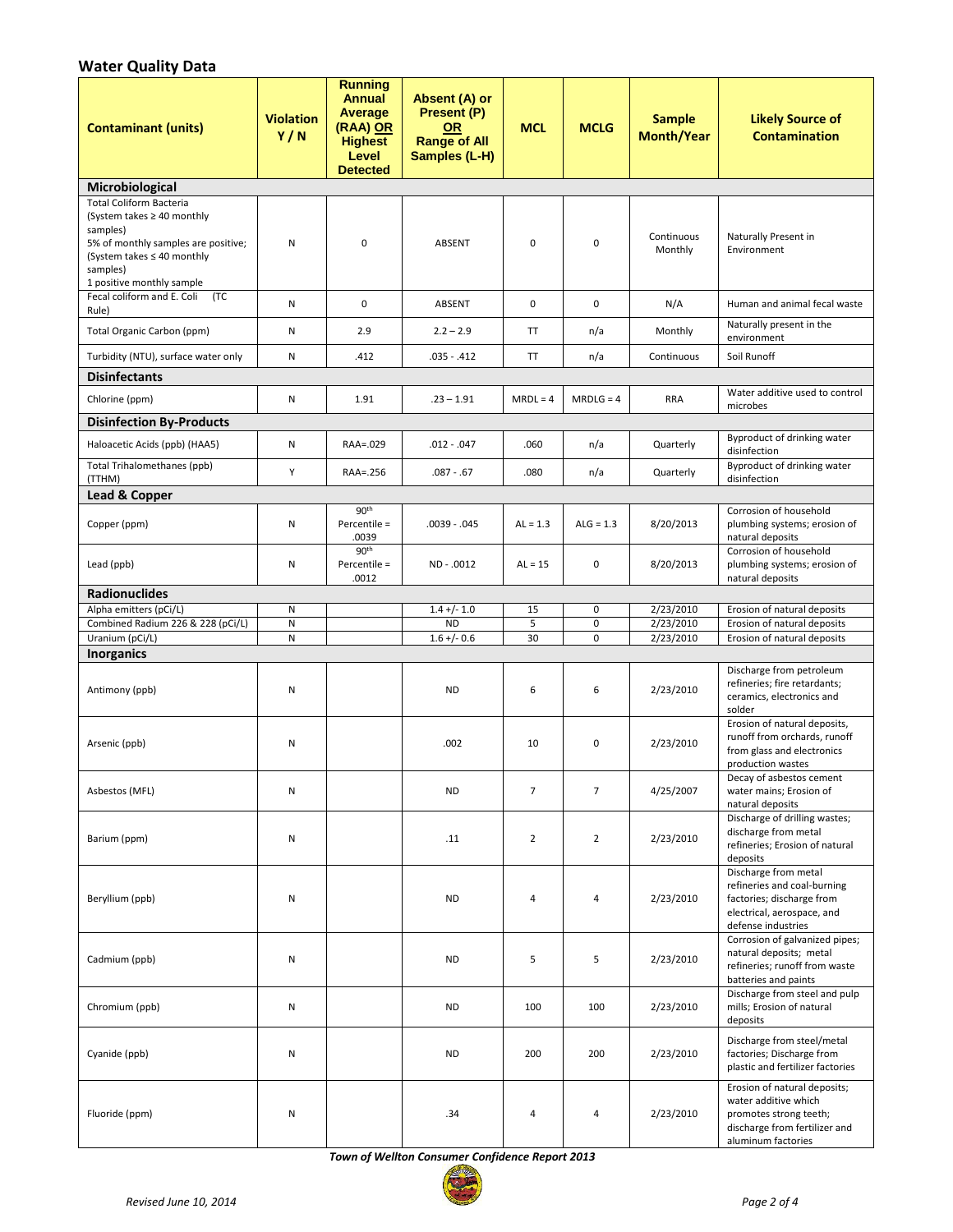| <b>Contaminant (units)</b>                   | <b>Violation</b><br>Y/N | <b>Running</b><br><b>Annual</b><br>Average<br>(RAA) OR<br><b>Highest</b><br>Level<br><b>Detected</b> | Absent (A) or<br>Present (P)<br><b>OR</b><br><b>Range of All</b><br>Samples (L-H) | <b>MCL</b>     | <b>MCLG</b>      | <b>Sample</b><br><b>Month/Year</b> | <b>Likely Source of</b><br><b>Contamination</b>                                                                    |
|----------------------------------------------|-------------------------|------------------------------------------------------------------------------------------------------|-----------------------------------------------------------------------------------|----------------|------------------|------------------------------------|--------------------------------------------------------------------------------------------------------------------|
| Mercury (ppb)                                | Ν                       |                                                                                                      | <b>ND</b>                                                                         | $\overline{2}$ | $\overline{2}$   | 2/23/2010                          | Erosion of natural deposits;<br>Discharge from refineries and<br>factories; Runoff from landfills<br>and cropland. |
| Nitrate (ppm)                                | Ν                       |                                                                                                      | .30                                                                               | 10             | 10               | 02/16/2012                         | Runoff from fertilizer use;<br>leaching from septic tanks,<br>sewage; erosion of natural<br>deposits               |
| Nitrite (ppm)                                | Ν                       |                                                                                                      | .010                                                                              | $\mathbf{1}$   | $\mathbf{1}$     | 10/28/2007                         | Runoff from fertilizer use;<br>leaching from septic tanks,<br>sewage; erosion of natural<br>deposits               |
| Selenium (ppb)                               | Ν                       |                                                                                                      | <b>ND</b>                                                                         | 50             | 50               | 2/23/2010                          | Discharge from petroleum and<br>metal refineries; erosion of<br>natural deposits; discharge<br>from mines          |
| Thallium (ppb)                               | Ν                       |                                                                                                      | <b>ND</b>                                                                         | $\overline{2}$ | 0.5              | 2/23/2010                          | Leaching from ore-processing<br>sites; discharge from<br>electronics, glass, and drug<br>factories                 |
| <b>Synthetic Organic Contaminants</b>        |                         |                                                                                                      |                                                                                   |                |                  |                                    |                                                                                                                    |
| $2,4-D$ (ppb)                                | N                       |                                                                                                      | <b>ND</b>                                                                         | 70             | 70               | 10/22/2001                         | Runoff from herbicide used on<br>row crops                                                                         |
| 2,4,5-TP (Silvex) (ppb)                      | N                       |                                                                                                      | <b>ND</b>                                                                         | 50             | 50               | 10/22/2001                         | Residue of banned herbicide                                                                                        |
| Alachlor (ppb)                               | Ν                       |                                                                                                      | <b>ND</b>                                                                         | $\overline{2}$ | 0                | 2/23/2010                          | Runoff from herbicide used on<br>row crops                                                                         |
| Atrazine (ppb)                               | Ν                       |                                                                                                      | <b>ND</b>                                                                         | 3              | 3                | 10/22/2001                         | Runoff from herbicide used on<br>row crops                                                                         |
| Chlordane (ppb)                              | N                       |                                                                                                      | <b>ND</b>                                                                         | $\overline{2}$ | 0                | 2/23/2010                          | Residue of banned termiticide                                                                                      |
| Dalapon (ppb)                                | Ν                       |                                                                                                      | <b>ND</b>                                                                         | 200            | 200              | 10/22/2001                         | Runoff from herbicide used on<br>rights of way                                                                     |
| Dibromochloropropane (ppt)                   | Ν                       |                                                                                                      | <b>ND</b>                                                                         | 200            | 0                | 2/23/2010                          | Runoff/leaching from soil<br>fumigant used on soybeans,<br>cotton, pineapples,<br>and orchards                     |
| Endrin (ppb)                                 | N                       |                                                                                                      | <b>ND</b>                                                                         | $\overline{2}$ | $\overline{2}$   | 2/23/2010                          | Residue of banned insecticide                                                                                      |
| Ethylene dibromide (ppt)                     | Ν                       |                                                                                                      | <b>ND</b>                                                                         | 50             | 0                | 2/23/2010                          | Discharge from petroleum<br>refineries                                                                             |
| Glyphosate (ppb)                             |                         |                                                                                                      |                                                                                   | 700            | 700              |                                    | Runoff from herbicide use                                                                                          |
| Heptachlor (ppt)<br>Heptachlor epoxide (ppt) | N<br>N                  |                                                                                                      | <b>ND</b><br><b>ND</b>                                                            | 400<br>200     | 0<br>$\mathbf 0$ | 2/23/2010<br>2/23/2010             | Residue of banned temiticide<br>Breakdown of heptachlor                                                            |
| Lindane (ppt)                                | Ν                       |                                                                                                      | ND                                                                                | 200            | 200              | 2/23/2010                          | Runoff/leaching from<br>insecticide used on cattle,<br>lumber, gardens                                             |
| Methoxychlor (ppb)                           | Ν                       |                                                                                                      | <b>ND</b>                                                                         | 40             | 40               | 2/23/2010                          | Runoff/leaching from<br>insecticide used on fruits,<br>vegetables, alfalfa, livestock                              |
| PCBs [Polychlorinated biphenyls]<br>(ppt)    | N                       |                                                                                                      | <b>ND</b>                                                                         | 500            | $\mathbf 0$      | 2/23/2010                          | Runoff from landfills;<br>discharge of waste chemicals                                                             |
| Pentachlorophenol (ppb)                      | N                       |                                                                                                      | <b>ND</b>                                                                         | $\mathbf{1}$   | 0                | 10/22/2001                         | Discharge from wood<br>preserving factories                                                                        |
| Picloram (ppb)                               | N                       |                                                                                                      | <b>ND</b>                                                                         | 500            | 500              | 10/22/2001                         | Herbicide runoff                                                                                                   |
| Simazine (ppb)                               | N                       |                                                                                                      | <b>ND</b>                                                                         | 4              | 4                | 10/22/2001                         | Herbicide runoff                                                                                                   |
| Toxaphene (ppb)                              | Ν                       |                                                                                                      | <b>ND</b>                                                                         | 3              | 0                | 2/23/2010                          | Runoff/leaching from<br>insecticide used on cotton and<br>cattle                                                   |
| <b>Volatile Organics</b>                     |                         |                                                                                                      |                                                                                   |                |                  |                                    |                                                                                                                    |
| Benzene (ppb)                                | Ν                       |                                                                                                      | <b>ND</b>                                                                         | 5              | $\mathbf 0$      | 2/23/2010                          | Discharge from factories;<br>leaching from gas storage<br>tanks and landfills                                      |
| Carbon tetrachloride (ppb)                   | Ν                       |                                                                                                      | <b>ND</b>                                                                         | 5              | $\mathbf 0$      | 2/23/2010                          | Discharge from chemical<br>plants and other industrial<br>activities                                               |
| Chlorobenzene (ppb)                          | N                       |                                                                                                      | <b>ND</b>                                                                         | 100            | 100              | 4/25/2007                          | Discharge from chemical and<br>agricultural chemical factories                                                     |
| o-Dichlorobenzene (ppb)                      | N                       |                                                                                                      | <b>ND</b>                                                                         | 600            | 600              | 2/23/2010                          | Discharge from industrial<br>chemical factories                                                                    |
| p-Dichlorobenzene (ppb)                      | Ν                       |                                                                                                      | <b>ND</b>                                                                         | 75             | 75               | 2/23/2010                          | Discharge from industrial<br>chemical factories                                                                    |

*Town of Wellton Consumer Confidence Report 2013*